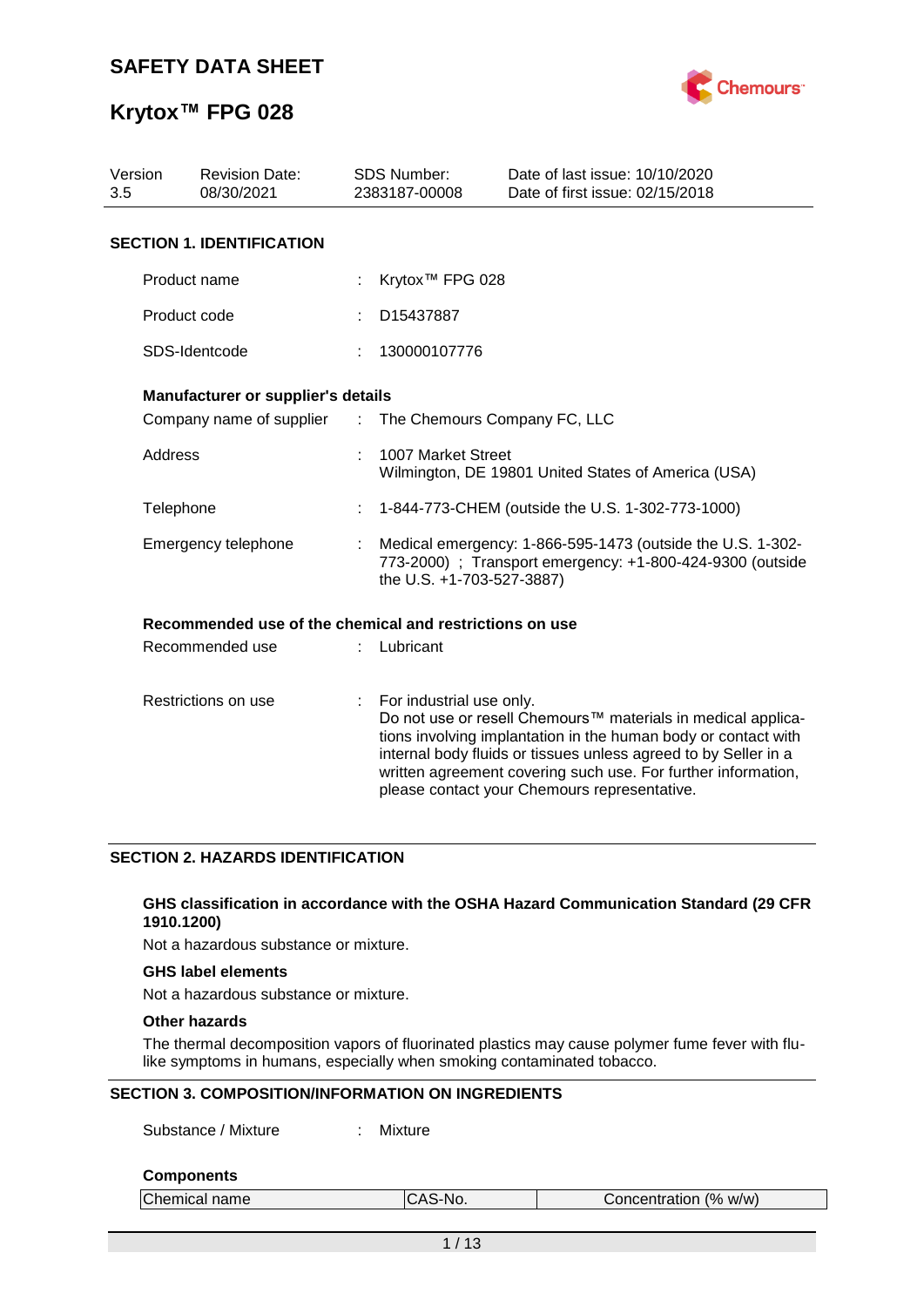

# **Krytox™ FPG 028**

| Version<br>3.5                                                       | <b>Revision Date:</b><br>08/30/2021                               |   | <b>SDS Number:</b><br>2383187-00008                                                                                     | Date of last issue: 10/10/2020<br>Date of first issue: 02/15/2018                                                                                    |
|----------------------------------------------------------------------|-------------------------------------------------------------------|---|-------------------------------------------------------------------------------------------------------------------------|------------------------------------------------------------------------------------------------------------------------------------------------------|
| Sodium nitrite<br>Actual concentration is withheld as a trade secret |                                                                   |   | 7632-00-0                                                                                                               | $>= 0.1 - 1$                                                                                                                                         |
|                                                                      | <b>SECTION 4. FIRST AID MEASURES</b>                              |   |                                                                                                                         |                                                                                                                                                      |
|                                                                      | If inhaled                                                        | t | If inhaled, remove to fresh air.<br>Get medical attention if symptoms occur.                                            |                                                                                                                                                      |
|                                                                      | In case of skin contact                                           |   | Wash with water and soap as a precaution.<br>Get medical attention if symptoms occur.                                   |                                                                                                                                                      |
|                                                                      | In case of eye contact                                            |   | Flush eyes with water as a precaution.                                                                                  | Get medical attention if irritation develops and persists.                                                                                           |
|                                                                      | If swallowed                                                      |   | If swallowed, DO NOT induce vomiting.<br>Get medical attention if symptoms occur.<br>Rinse mouth thoroughly with water. |                                                                                                                                                      |
|                                                                      | Most important symptoms<br>and effects, both acute and<br>delayed | t | Irritation<br>Lung edema<br><b>Blurred vision</b><br><b>Discomfort</b><br>Lachrymation<br>Irritation<br>Redness         | Inhalation may provoke the following symptoms:<br>Eye contact may provoke the following symptoms<br>Skin contact may provoke the following symptoms: |
|                                                                      | Protection of first-aiders                                        |   |                                                                                                                         | No special precautions are necessary for first aid responders.                                                                                       |
|                                                                      | Notes to physician                                                |   | Treat symptomatically and supportively.                                                                                 |                                                                                                                                                      |

## **SECTION 5. FIRE-FIGHTING MEASURES**

| Suitable extinguishing media :           |    | Not applicable<br>Will not burn                                                                                                                      |
|------------------------------------------|----|------------------------------------------------------------------------------------------------------------------------------------------------------|
| Unsuitable extinguishing<br>media        |    | Not applicable<br>Will not burn                                                                                                                      |
| Specific hazards during fire<br>fighting |    | Exposure to combustion products may be a hazard to health.                                                                                           |
| Hazardous combustion prod- :<br>ucts     |    | Fluorine compounds<br>Carbon oxides<br>Hydrogen fluoride<br>carbonyl fluoride<br>potentially toxic fluorinated compounds<br>aerosolized particulates |
| Specific extinguishing meth-<br>ods      | ÷. | Use extinguishing measures that are appropriate to local cir-<br>cumstances and the surrounding environment.                                         |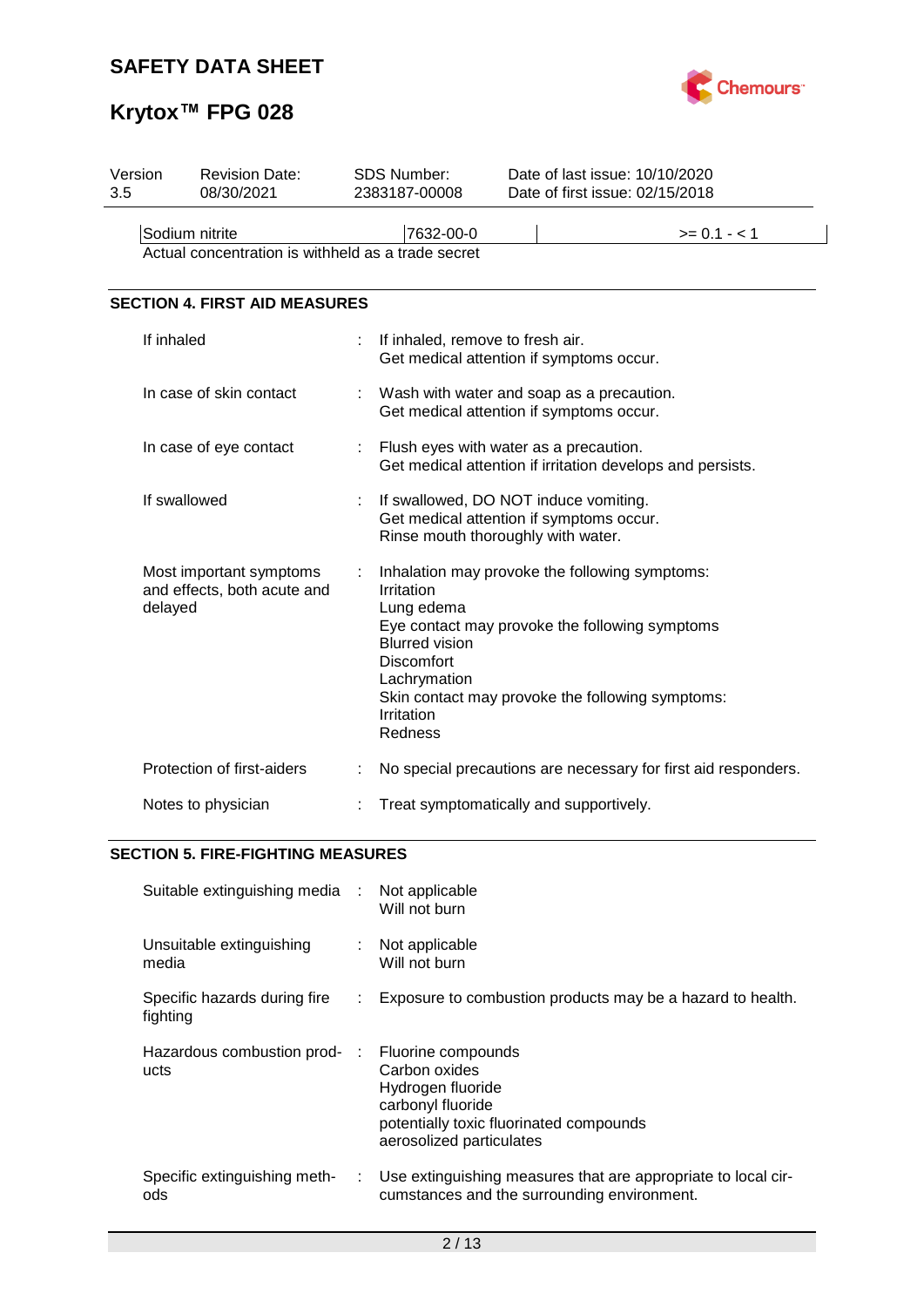

| Version<br>3.5 | <b>Revision Date:</b><br>08/30/2021                                             | SDS Number:<br>2383187-00008                              | Date of last issue: 10/10/2020<br>Date of first issue: 02/15/2018                                                                                                                                                                                                                                                                                                                                                                                                                                                                                                                                                        |
|----------------|---------------------------------------------------------------------------------|-----------------------------------------------------------|--------------------------------------------------------------------------------------------------------------------------------------------------------------------------------------------------------------------------------------------------------------------------------------------------------------------------------------------------------------------------------------------------------------------------------------------------------------------------------------------------------------------------------------------------------------------------------------------------------------------------|
|                |                                                                                 | SO.<br>Evacuate area.                                     | Use water spray to cool unopened containers.<br>Remove undamaged containers from fire area if it is safe to do                                                                                                                                                                                                                                                                                                                                                                                                                                                                                                           |
|                | Special protective equipment :<br>for fire-fighters                             | necessary.<br>Use personal protective equipment.          | Wear self-contained breathing apparatus for firefighting if                                                                                                                                                                                                                                                                                                                                                                                                                                                                                                                                                              |
|                | <b>SECTION 6. ACCIDENTAL RELEASE MEASURES</b>                                   |                                                           |                                                                                                                                                                                                                                                                                                                                                                                                                                                                                                                                                                                                                          |
|                | Personal precautions, protec- :<br>tive equipment and emer-<br>gency procedures |                                                           | Follow safe handling advice (see section 7) and personal pro-<br>tective equipment recommendations (see section 8).                                                                                                                                                                                                                                                                                                                                                                                                                                                                                                      |
|                | Environmental precautions                                                       | Avoid release to the environment.<br>cannot be contained. | Prevent further leakage or spillage if safe to do so.<br>Retain and dispose of contaminated wash water.<br>Local authorities should be advised if significant spillages                                                                                                                                                                                                                                                                                                                                                                                                                                                  |
|                | Methods and materials for<br>containment and cleaning up                        | bent.<br>which regulations are applicable.                | Soak up with inert absorbent material.<br>For large spills, provide diking or other appropriate contain-<br>ment to keep material from spreading. If diked material can be<br>pumped, store recovered material in appropriate container.<br>Clean up remaining materials from spill with suitable absor-<br>Local or national regulations may apply to releases and dispo-<br>sal of this material, as well as those materials and items em-<br>ployed in the cleanup of releases. You will need to determine<br>Sections 13 and 15 of this SDS provide information regarding<br>certain local or national requirements. |
|                |                                                                                 |                                                           |                                                                                                                                                                                                                                                                                                                                                                                                                                                                                                                                                                                                                          |

## **SECTION 7. HANDLING AND STORAGE**

| Technical measures           | : See Engineering measures under EXPOSURE<br>CONTROLS/PERSONAL PROTECTION section.                                                                                                                                         |
|------------------------------|----------------------------------------------------------------------------------------------------------------------------------------------------------------------------------------------------------------------------|
| Local/Total ventilation      | : Use only with adequate ventilation.                                                                                                                                                                                      |
| Advice on safe handling      | Handle in accordance with good industrial hygiene and safety<br>practice, based on the results of the workplace exposure as-<br>sessment<br>Take care to prevent spills, waste and minimize release to the<br>environment. |
| Conditions for safe storage  | : Keep in properly labeled containers.<br>Store in accordance with the particular national regulations.                                                                                                                    |
| Materials to avoid           | No special restrictions on storage with other products.                                                                                                                                                                    |
| Further information on stor- | No decomposition if stored and applied as directed.                                                                                                                                                                        |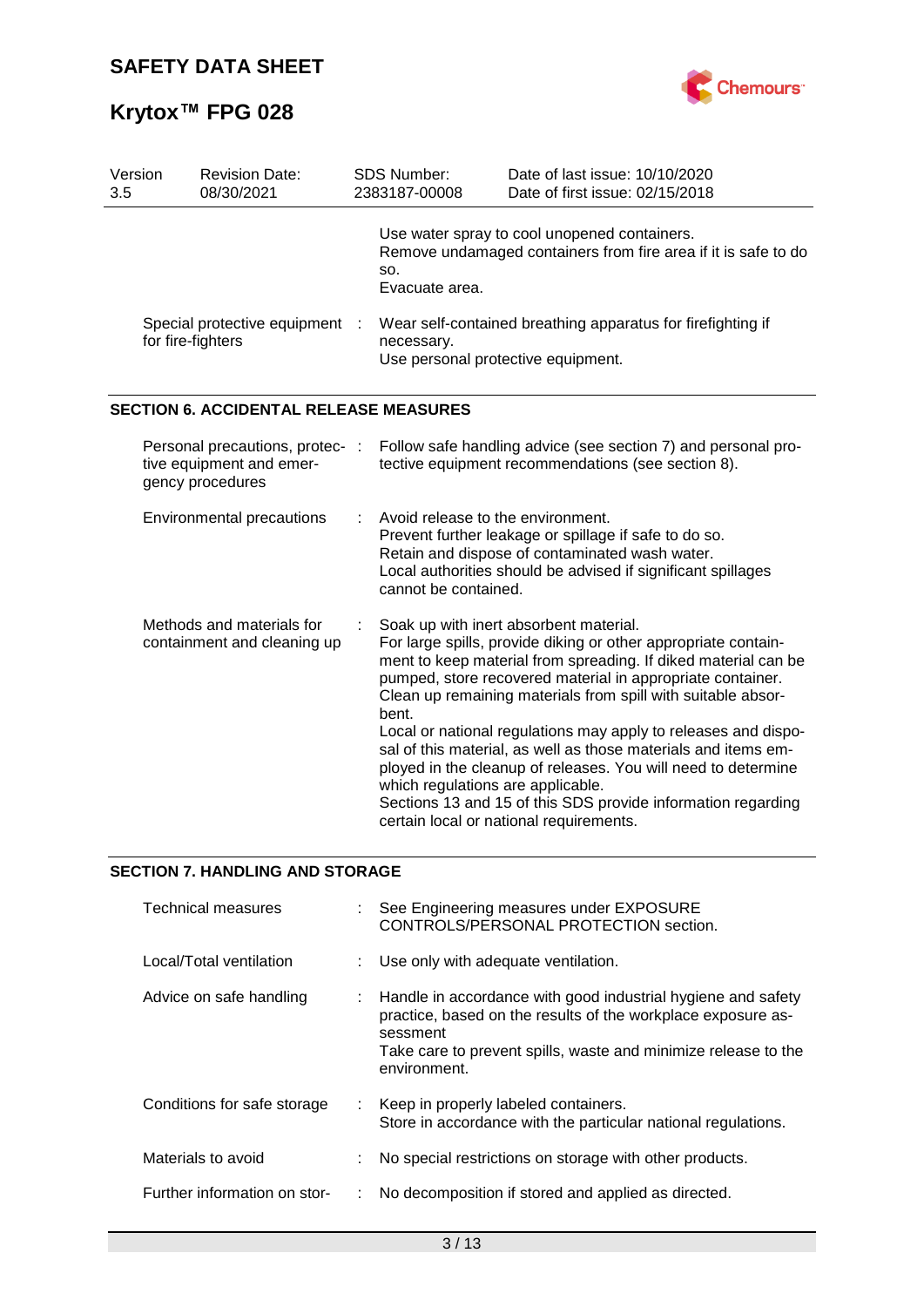

## **Krytox™ FPG 028**

| Version | <b>Revision Date:</b> | SDS Number:   | Date of last issue: 10/10/2020  |
|---------|-----------------------|---------------|---------------------------------|
| 3.5     | 08/30/2021            | 2383187-00008 | Date of first issue: 02/15/2018 |

age stability

## **SECTION 8. EXPOSURE CONTROLS/PERSONAL PROTECTION**

### **Ingredients with workplace control parameters**

Contains no substances with occupational exposure limit values.

#### **Occupational exposure limits of decomposition products**

| Components          | CAS-No.   | Value type<br>(Form of<br>exposure) | Control parame-<br>ters / Permissible<br>concentration | <b>Basis</b>     |
|---------------------|-----------|-------------------------------------|--------------------------------------------------------|------------------|
| Hydrofluoric acid   | 7664-39-3 | <b>TWA</b>                          | $0.5$ ppm                                              | <b>ACGIH</b>     |
|                     |           |                                     | (Fluorine)                                             |                  |
|                     |           | $\overline{C}$                      | 2 ppm                                                  | <b>ACGIH</b>     |
|                     |           |                                     | (Fluorine)                                             |                  |
|                     |           | $\overline{C}$                      | 6 ppm                                                  | <b>NIOSH REL</b> |
|                     |           |                                     | $5 \text{ mg/m}^3$                                     |                  |
|                     |           | <b>TWA</b>                          | 3 ppm                                                  | <b>NIOSH REL</b> |
|                     |           |                                     | $2.5 \text{ mg/m}^3$                                   |                  |
|                     |           | <b>TWA</b>                          | 3 ppm                                                  | OSHA Z-2         |
| Carbonyl difluoride | 353-50-4  | <b>TWA</b>                          | 2 ppm                                                  | <b>ACGIH</b>     |
|                     |           | <b>STEL</b>                         | 5 ppm                                                  | <b>ACGIH</b>     |
|                     |           | <b>TWA</b>                          | 2 ppm                                                  | <b>NIOSH REL</b> |
|                     |           |                                     | $5 \text{ mg/m}^3$                                     |                  |
|                     |           | $\overline{\text{ST}}$              | 5 ppm                                                  | <b>NIOSH REL</b> |
|                     |           |                                     | $15$ mg/m <sup>3</sup>                                 |                  |
| Carbon dioxide      | 124-38-9  | <b>TWA</b>                          | 5,000 ppm                                              | <b>ACGIH</b>     |
|                     |           | <b>STEL</b>                         | 30,000 ppm                                             | <b>ACGIH</b>     |
|                     |           | <b>TWA</b>                          | 5,000 ppm                                              | <b>NIOSH REL</b> |
|                     |           |                                     | 9,000 mg/m <sup>3</sup>                                |                  |
|                     |           | <b>ST</b>                           | 30,000 ppm                                             | <b>NIOSH REL</b> |
|                     |           |                                     | 54,000 mg/m <sup>3</sup>                               |                  |
|                     |           | <b>TWA</b>                          | 5,000 ppm                                              | OSHA Z-1         |
|                     |           |                                     | 9,000 mg/m <sup>3</sup>                                |                  |
| Carbon monoxide     | 630-08-0  | <b>TWA</b>                          | 25 ppm                                                 | <b>ACGIH</b>     |
|                     |           | <b>TWA</b>                          | $35$ ppm                                               | <b>NIOSH REL</b> |
|                     |           |                                     | 40 mg/m <sup>3</sup>                                   |                  |
|                     |           | $\mathsf{C}$                        | 200 ppm                                                | <b>NIOSH REL</b> |
|                     |           |                                     | 229 mg/m <sup>3</sup>                                  |                  |
|                     |           | <b>TWA</b>                          | 50 ppm                                                 | OSHA Z-1         |
|                     |           |                                     | 55 mg/m <sup>3</sup>                                   |                  |

**Engineering measures** : Processing may form hazardous compounds (see section 10).

Ensure adequate ventilation, especially in confined areas. Minimize workplace exposure concentrations.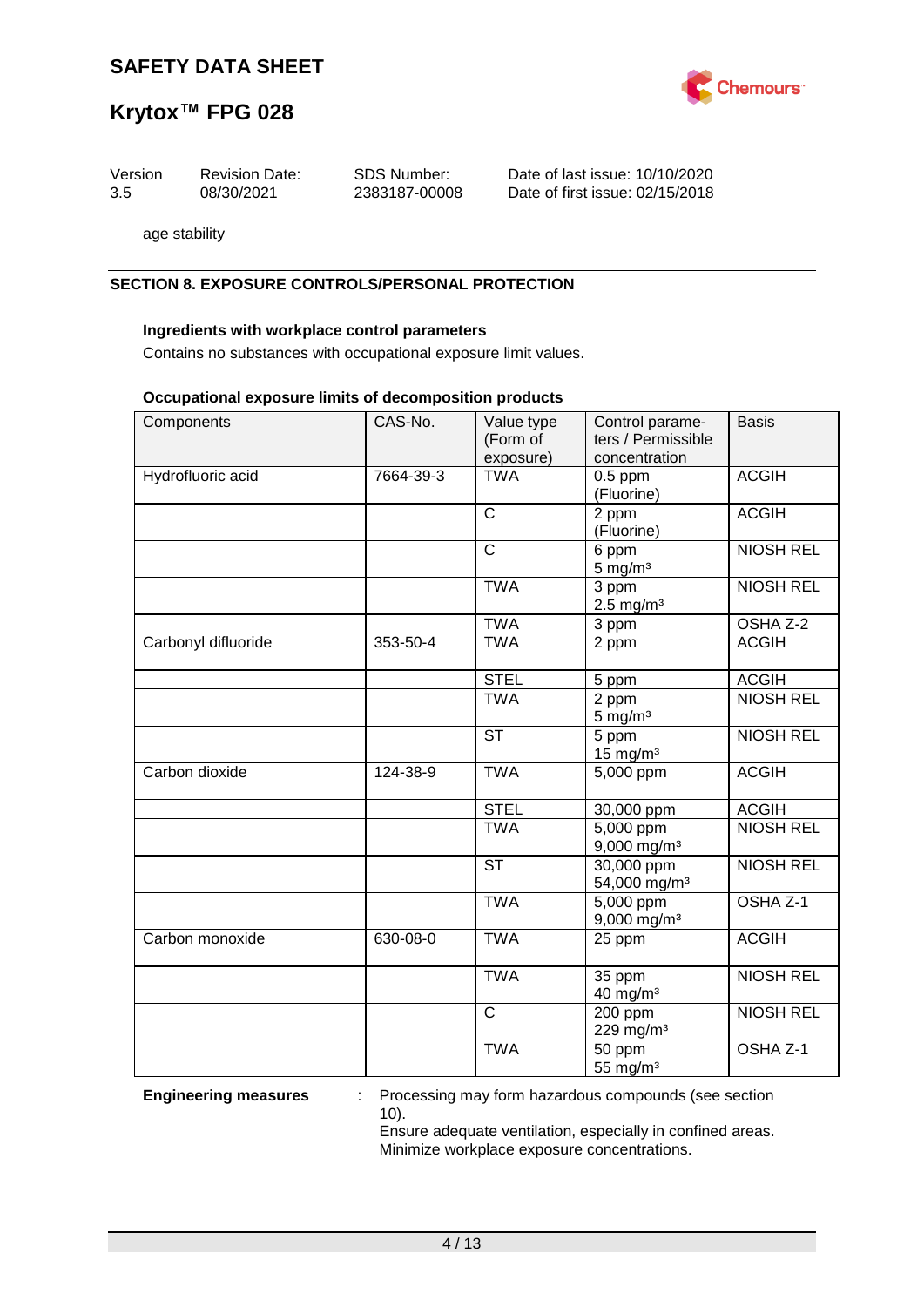

| Version<br>3.5 | <b>Revision Date:</b><br>08/30/2021 | <b>SDS Number:</b><br>2383187-00008 | Date of last issue: 10/10/2020<br>Date of first issue: 02/15/2018                                                                                                                                                                                                                                                                                                                                                                                                                                                                                                                                                                                                                         |
|----------------|-------------------------------------|-------------------------------------|-------------------------------------------------------------------------------------------------------------------------------------------------------------------------------------------------------------------------------------------------------------------------------------------------------------------------------------------------------------------------------------------------------------------------------------------------------------------------------------------------------------------------------------------------------------------------------------------------------------------------------------------------------------------------------------------|
|                | Personal protective equipment       |                                     |                                                                                                                                                                                                                                                                                                                                                                                                                                                                                                                                                                                                                                                                                           |
|                | Respiratory protection              | protection.                         | General and local exhaust ventilation is recommended to<br>maintain vapor exposures below recommended limits. Where<br>concentrations are above recommended limits or are<br>unknown, appropriate respiratory protection should be worn.<br>Follow OSHA respirator regulations (29 CFR 1910.134) and<br>use NIOSH/MSHA approved respirators. Protection provided<br>by air purifying respirators against exposure to any hazar-<br>dous chemical is limited. Use a positive pressure air supplied<br>respirator if there is any potential for uncontrolled release,<br>exposure levels are unknown, or any other circumstance<br>where air purifying respirators may not provide adequate |
|                | Hand protection                     |                                     |                                                                                                                                                                                                                                                                                                                                                                                                                                                                                                                                                                                                                                                                                           |
|                | Remarks                             |                                     | Wash hands before breaks and at the end of workday.                                                                                                                                                                                                                                                                                                                                                                                                                                                                                                                                                                                                                                       |
|                | Eye protection                      | Safety glasses                      | Wear the following personal protective equipment:                                                                                                                                                                                                                                                                                                                                                                                                                                                                                                                                                                                                                                         |
|                | Skin and body protection            |                                     | Skin should be washed after contact.                                                                                                                                                                                                                                                                                                                                                                                                                                                                                                                                                                                                                                                      |
|                | Hygiene measures                    | king place.                         | If exposure to chemical is likely during typical use, provide<br>eye flushing systems and safety showers close to the wor-<br>When using do not eat, drink or smoke.<br>Wash contaminated clothing before re-use.                                                                                                                                                                                                                                                                                                                                                                                                                                                                         |

## **SECTION 9. PHYSICAL AND CHEMICAL PROPERTIES**

| Appearance                                                     | ٠.  | Grease            |
|----------------------------------------------------------------|-----|-------------------|
| Color                                                          | t.  | white             |
| Odor                                                           | t.  | odorless          |
| <b>Odor Threshold</b>                                          | × 1 | No data available |
| рH                                                             |     | : 7               |
| Melting point/freezing point                                   |     | : 608 °F / 320 °C |
| Initial boiling point and boiling : No data available<br>range |     |                   |
| Flash point                                                    | t.  | Not applicable    |
| Evaporation rate                                               | ÷   | Not applicable    |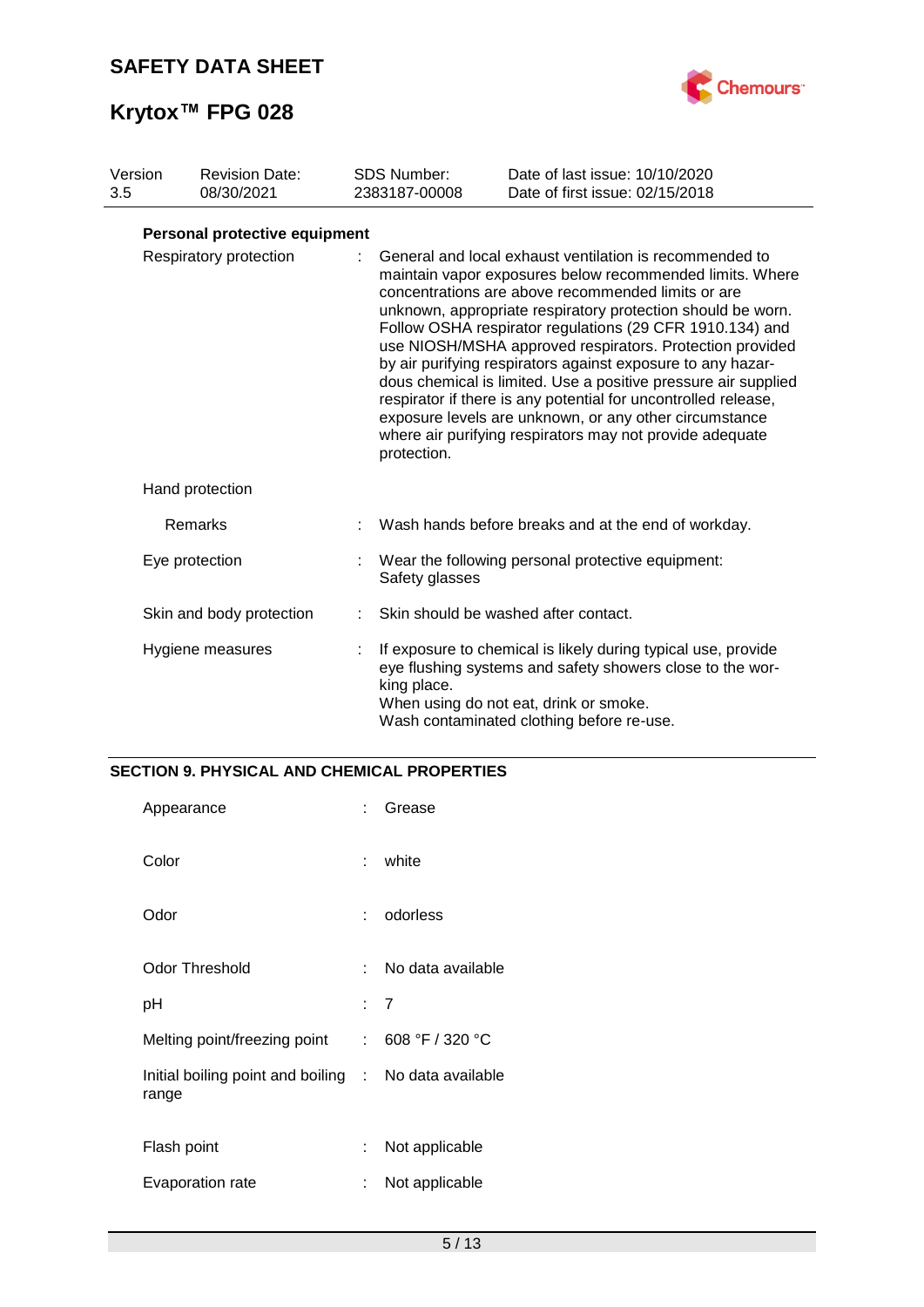

| 3.5 | Version<br><b>Revision Date:</b><br>08/30/2021      |                      | <b>SDS Number:</b><br>2383187-00008 | Date of last issue: 10/10/2020<br>Date of first issue: 02/15/2018 |
|-----|-----------------------------------------------------|----------------------|-------------------------------------|-------------------------------------------------------------------|
|     | Flammability (solid, gas)                           | ÷.                   | Will not burn                       |                                                                   |
|     | Upper explosion limit / Upper<br>flammability limit | $\mathcal{L}$        | No data available                   |                                                                   |
|     | Lower explosion limit / Lower<br>flammability limit | $\ddot{\phantom{a}}$ | No data available                   |                                                                   |
|     | Vapor pressure                                      |                      | Not applicable                      |                                                                   |
|     | Relative vapor density                              |                      | Not applicable                      |                                                                   |
|     | Relative density                                    |                      | 1.89 - 1.93 (75 °F / 24 °C)         |                                                                   |
|     | Solubility(ies)<br>Water solubility                 |                      | insoluble                           |                                                                   |
|     | Partition coefficient: n-<br>octanol/water          |                      | Not applicable                      |                                                                   |
|     | Autoignition temperature                            | ÷                    | No data available                   |                                                                   |
|     | Decomposition temperature                           | ÷.                   | 572 °F / 300 °C                     |                                                                   |
|     | Viscosity<br>Viscosity, kinematic                   |                      | Not applicable                      |                                                                   |
|     | <b>Explosive properties</b>                         | ÷.                   | Not explosive                       |                                                                   |
|     | Oxidizing properties                                |                      |                                     | The substance or mixture is not classified as oxidizing.          |
|     | Particle size                                       |                      | No data available                   |                                                                   |

## **SECTION 10. STABILITY AND REACTIVITY**

| Reactivity                              |    | $\therefore$ Not classified as a reactivity hazard.                            |  |
|-----------------------------------------|----|--------------------------------------------------------------------------------|--|
| Chemical stability                      | ÷  | Stable under normal conditions.                                                |  |
| Possibility of hazardous reac-<br>tions |    | : Hazardous decomposition products will be formed at elevated<br>temperatures. |  |
| Conditions to avoid                     |    | None known.                                                                    |  |
| Incompatible materials                  | ÷. | None.                                                                          |  |
| <b>Hazardous decomposition products</b> |    |                                                                                |  |

| . |                     |
|---|---------------------|
|   | : Hydrofluoric acid |
|   | Carbonyl difluoride |
|   | Carbon dioxide      |
|   | Carbon monoxide     |
|   |                     |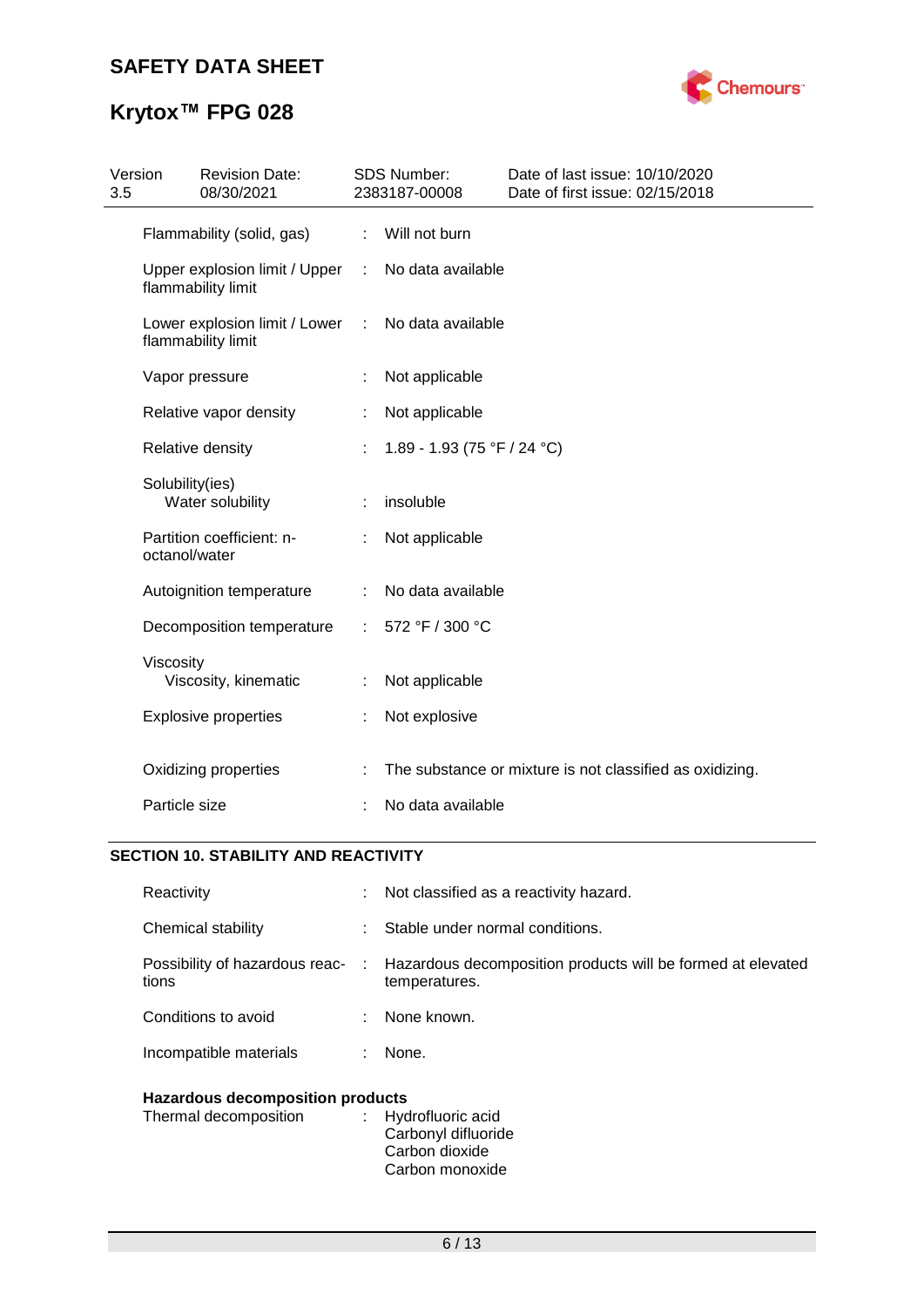

# **Krytox™ FPG 028**

| Version<br>3.5                           | <b>Revision Date:</b><br>08/30/2021                                                               |   | <b>SDS Number:</b><br>2383187-00008                                        | Date of last issue: 10/10/2020<br>Date of first issue: 02/15/2018 |  |  |  |  |
|------------------------------------------|---------------------------------------------------------------------------------------------------|---|----------------------------------------------------------------------------|-------------------------------------------------------------------|--|--|--|--|
|                                          |                                                                                                   |   |                                                                            |                                                                   |  |  |  |  |
|                                          | <b>SECTION 11. TOXICOLOGICAL INFORMATION</b>                                                      |   |                                                                            |                                                                   |  |  |  |  |
| Skin contact<br>Ingestion<br>Eye contact | Information on likely routes of exposure                                                          |   |                                                                            |                                                                   |  |  |  |  |
|                                          | <b>Acute toxicity</b>                                                                             |   |                                                                            |                                                                   |  |  |  |  |
|                                          | Not classified based on available information.                                                    |   |                                                                            |                                                                   |  |  |  |  |
| Product:                                 | Acute oral toxicity                                                                               |   | Method: Calculation method                                                 | : Acute toxicity estimate: $> 5,000$ mg/kg                        |  |  |  |  |
|                                          | Components:                                                                                       |   |                                                                            |                                                                   |  |  |  |  |
|                                          | Sodium nitrite:                                                                                   |   |                                                                            |                                                                   |  |  |  |  |
|                                          | Acute oral toxicity                                                                               | ÷ | LD50 (Rat): 180 mg/kg                                                      |                                                                   |  |  |  |  |
|                                          | Acute inhalation toxicity                                                                         |   | : LC50 (Rat): 5.5 mg/l<br>Exposure time: 4 h<br>Test atmosphere: dust/mist |                                                                   |  |  |  |  |
|                                          | <b>Skin corrosion/irritation</b><br>Not classified based on available information.<br>Components: |   |                                                                            |                                                                   |  |  |  |  |
|                                          | Sodium nitrite:                                                                                   |   |                                                                            |                                                                   |  |  |  |  |
| <b>Species</b><br>Method<br>Result       |                                                                                                   |   | Rabbit<br><b>OECD Test Guideline 404</b><br>No skin irritation             |                                                                   |  |  |  |  |
|                                          | Serious eye damage/eye irritation                                                                 |   |                                                                            |                                                                   |  |  |  |  |
|                                          | Not classified based on available information.                                                    |   |                                                                            |                                                                   |  |  |  |  |
|                                          | Components:                                                                                       |   |                                                                            |                                                                   |  |  |  |  |
|                                          | Sodium nitrite:                                                                                   |   |                                                                            |                                                                   |  |  |  |  |
| <b>Species</b><br>Result<br>Method       |                                                                                                   |   | Rabbit<br><b>OECD Test Guideline 405</b>                                   | Irritation to eyes, reversing within 21 days                      |  |  |  |  |
|                                          | <b>Respiratory or skin sensitization</b>                                                          |   |                                                                            |                                                                   |  |  |  |  |
|                                          | <b>Skin sensitization</b><br>Not classified based on available information.                       |   |                                                                            |                                                                   |  |  |  |  |
|                                          | <b>Respiratory sensitization</b>                                                                  |   |                                                                            |                                                                   |  |  |  |  |
|                                          | Not classified based on available information.                                                    |   |                                                                            |                                                                   |  |  |  |  |
|                                          | <b>Germ cell mutagenicity</b><br>Not classified based on available information.                   |   |                                                                            |                                                                   |  |  |  |  |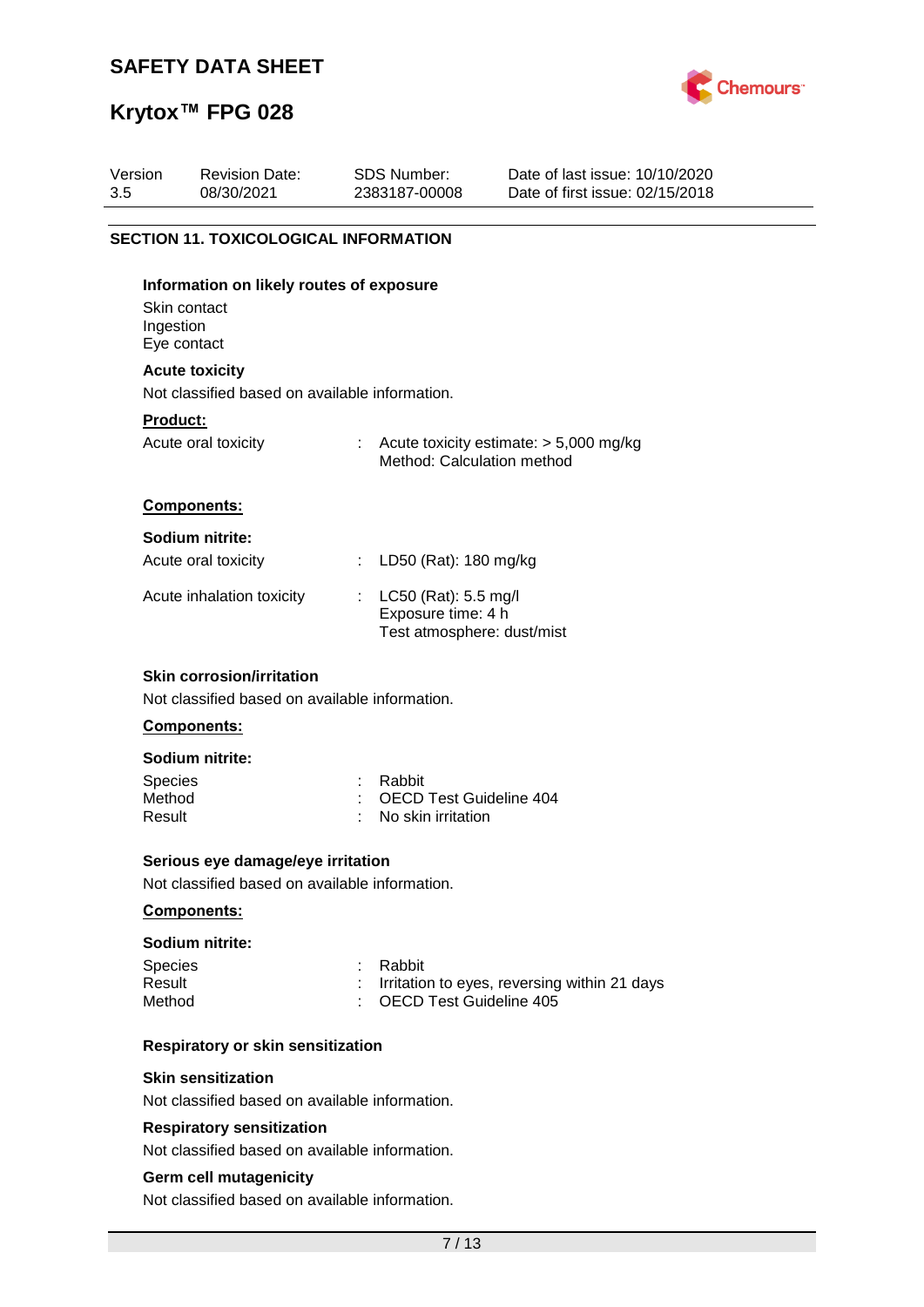

| Version<br>3.5    | <b>Revision Date:</b><br>08/30/2021                                            | <b>SDS Number:</b><br>2383187-00008                                | Date of last issue: 10/10/2020<br>Date of first issue: 02/15/2018                                                                           |
|-------------------|--------------------------------------------------------------------------------|--------------------------------------------------------------------|---------------------------------------------------------------------------------------------------------------------------------------------|
|                   | Components:                                                                    |                                                                    |                                                                                                                                             |
|                   | Sodium nitrite:<br>Genotoxicity in vitro                                       | Result: positive                                                   | Test Type: Bacterial reverse mutation assay (AMES)                                                                                          |
|                   |                                                                                | Result: positive                                                   | Test Type: In vitro mammalian cell gene mutation test                                                                                       |
|                   | Genotoxicity in vivo                                                           | cytogenetic assay)<br>Species: Mouse<br>Result: negative           | Test Type: Mammalian erythrocyte micronucleus test (in vivo<br>Application Route: Intraperitoneal injection                                 |
|                   |                                                                                | cytogenetic assay)<br>Species: Rat<br>Result: negative             | Test Type: Mammalian erythrocyte micronucleus test (in vivo<br>Application Route: Intraperitoneal injection                                 |
|                   | Carcinogenicity<br>Not classified based on available information.              |                                                                    |                                                                                                                                             |
|                   | Components:                                                                    |                                                                    |                                                                                                                                             |
| Species<br>Result | Sodium nitrite:<br><b>Application Route</b><br>Exposure time                   | Rat<br>Ingestion<br>2 Years<br>negative                            |                                                                                                                                             |
| <b>IARC</b>       | Sodium nitrite                                                                 | Group 2A: Probably carcinogenic to humans                          | 7632-00-0<br>(nitrite (ingested) under conditions that result in endogenous nitrosation)                                                    |
| <b>OSHA</b>       |                                                                                | on OSHA's list of regulated carcinogens.                           | No component of this product present at levels greater than or equal to 0.1% is                                                             |
| <b>NTP</b>        |                                                                                |                                                                    | No ingredient of this product present at levels greater than or equal to 0.1% is<br>identified as a known or anticipated carcinogen by NTP. |
|                   | <b>Reproductive toxicity</b><br>Not classified based on available information. |                                                                    |                                                                                                                                             |
|                   | Components:                                                                    |                                                                    |                                                                                                                                             |
|                   | Sodium nitrite:                                                                |                                                                    |                                                                                                                                             |
|                   | Effects on fertility                                                           | Species: Mouse<br>Application Route: Ingestion<br>Result: negative | Test Type: Two-generation reproduction toxicity study                                                                                       |

Effects on fetal development : Test Type: Embryo-fetal development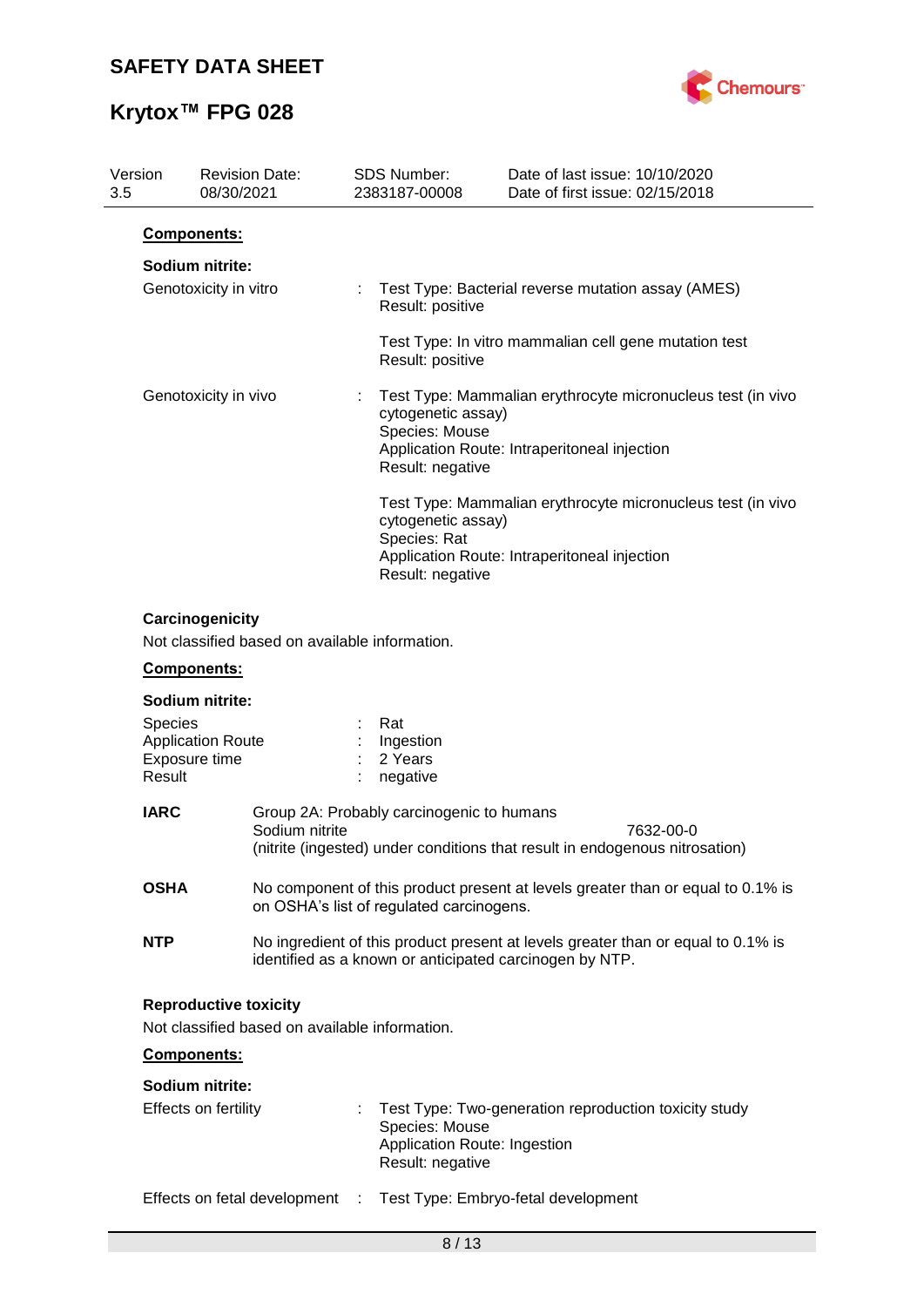Revision Date:

Toxicity to algae/aquatic

Toxicity to fish (Chronic tox-

Toxicity to daphnia and other aquatic invertebrates (Chron-

plants

icity)

ic toxicity)



Date of last issue: 10/10/2020

# **Krytox™ FPG 028**

Version

| 3.5 | 08/30/2021                                                                      | 2383187-00008                                                    | Date of first issue: 02/15/2018                       |
|-----|---------------------------------------------------------------------------------|------------------------------------------------------------------|-------------------------------------------------------|
|     |                                                                                 | Species: Rat<br>Application Route: Ingestion<br>Result: negative |                                                       |
|     | <b>STOT-single exposure</b><br>Not classified based on available information.   |                                                                  |                                                       |
|     | <b>STOT-repeated exposure</b><br>Not classified based on available information. |                                                                  |                                                       |
|     | <b>Repeated dose toxicity</b>                                                   |                                                                  |                                                       |
|     | Components:                                                                     |                                                                  |                                                       |
|     | Sodium nitrite:                                                                 |                                                                  |                                                       |
|     | <b>Species</b><br><b>NOAEL</b><br><b>Application Route</b><br>Exposure time     | Rat<br>10 mg/kg<br>Ingestion<br>2y                               |                                                       |
|     | <b>Aspiration toxicity</b><br>Not classified based on available information.    |                                                                  |                                                       |
|     | <b>SECTION 12. ECOLOGICAL INFORMATION</b>                                       |                                                                  |                                                       |
|     | <b>Ecotoxicity</b>                                                              |                                                                  |                                                       |
|     | <b>Components:</b>                                                              |                                                                  |                                                       |
|     | Sodium nitrite:                                                                 |                                                                  |                                                       |
|     | Toxicity to fish                                                                | Exposure time: 96 h                                              | LC50 (Oncorhynchus mykiss (rainbow trout)): 0.54 mg/l |
|     | Toxicity to daphnia and other :<br>aquatic invertebrates                        | Exposure time: 48 h<br>Method: OECD Test Guideline 202           | EC50 (Daphnia magna (Water flea)): 15.4 mg/l          |

100 mg/l

mg/l

Exposure time: 72 h

Exposure time: 72 h

Exposure time: 30 d

Exposure time: 80 d

Method: OECD Test Guideline 201

Method: OECD Test Guideline 201

: NOEC (Cyprinus carpio (Carp)): 21 mg/l

Method: OECD Test Guideline 210

: NOEC (Penaeid Shrimp): 9.86 mg/l

SDS Number:

: EC50 (Scenedesmus capricornutum (fresh water algae)): >

NOEC (Scenedesmus capricornutum (fresh water algae)): 100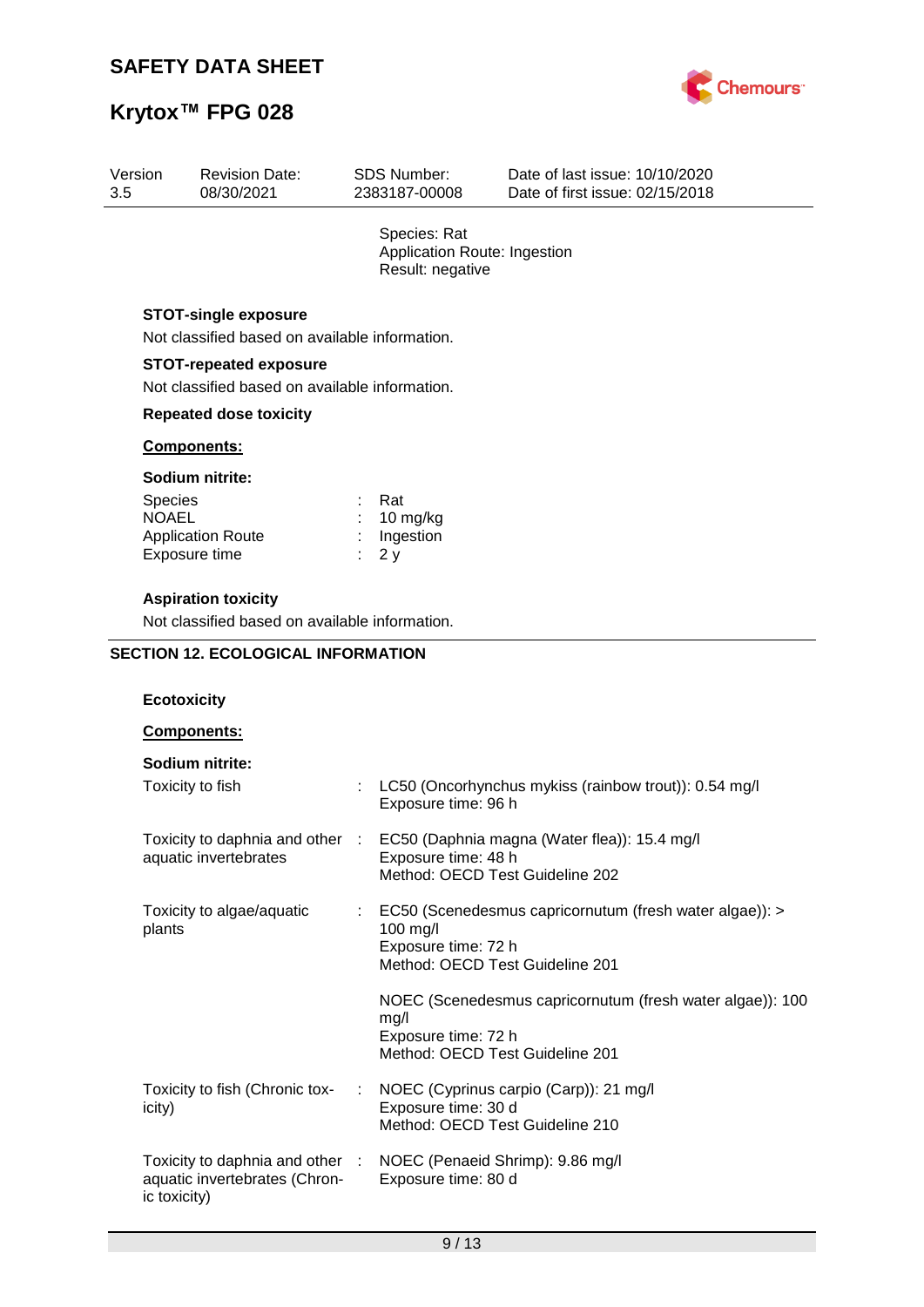

# **Krytox™ FPG 028**

| Version<br>3.5 | <b>Revision Date:</b><br>08/30/2021                   | SDS Number:<br>2383187-00008            | Date of last issue: 10/10/2020<br>Date of first issue: 02/15/2018 |
|----------------|-------------------------------------------------------|-----------------------------------------|-------------------------------------------------------------------|
|                | Toxicity to microorganisms                            | : EC50: 281 mg/l<br>Exposure time: 48 h |                                                                   |
|                | Persistence and degradability<br>No data available    |                                         |                                                                   |
|                | <b>Bioaccumulative potential</b><br>No data available |                                         |                                                                   |
|                | <b>Mobility in soil</b><br>No data available          |                                         |                                                                   |
|                | Other adverse effects<br>No data available            |                                         |                                                                   |
|                | <b>SECTION 13. DISPOSAL CONSIDERATIONS</b>            |                                         |                                                                   |
|                | <b>Disposal methods</b><br>Waste from residues        |                                         | Dispose of in accordance with local regulations.                  |

| Contaminated packaging | : Empty containers should be taken to an approved waste<br>handling site for recycling or disposal. |
|------------------------|-----------------------------------------------------------------------------------------------------|
|                        | If not otherwise specified: Dispose of as unused product.                                           |

## **SECTION 14. TRANSPORT INFORMATION**

### **International Regulations**

### **UNRTDG**

Not regulated as a dangerous good

## **IATA-DGR**

Not regulated as a dangerous good

#### **IMDG-Code**

Not regulated as a dangerous good

## **Transport in bulk according to Annex II of MARPOL 73/78 and the IBC Code**

Not applicable for product as supplied.

## **Domestic regulation**

## **49 CFR**

| UN/ID/NA number      | <b>UN 3077</b>                                                         |
|----------------------|------------------------------------------------------------------------|
| Proper shipping name | Environmentally hazardous substance, solid, n.o.s.<br>(Sodium nitrite) |
| Class                | 9                                                                      |
| Packing group        | Ш                                                                      |
| Labels               | CLASS <sub>9</sub>                                                     |
| <b>ERG Code</b>      | 171                                                                    |
| Marine pollutant     | no                                                                     |
| <b>Remarks</b>       | THE ABOVE INFORMATION ONLY APPLIES TO PACKAGE                          |
|                      | SIZES WHERE THE HAZARDOUS SUBSTANCE MEETS                              |
|                      | THE REPORTABLE QUANTITY.                                               |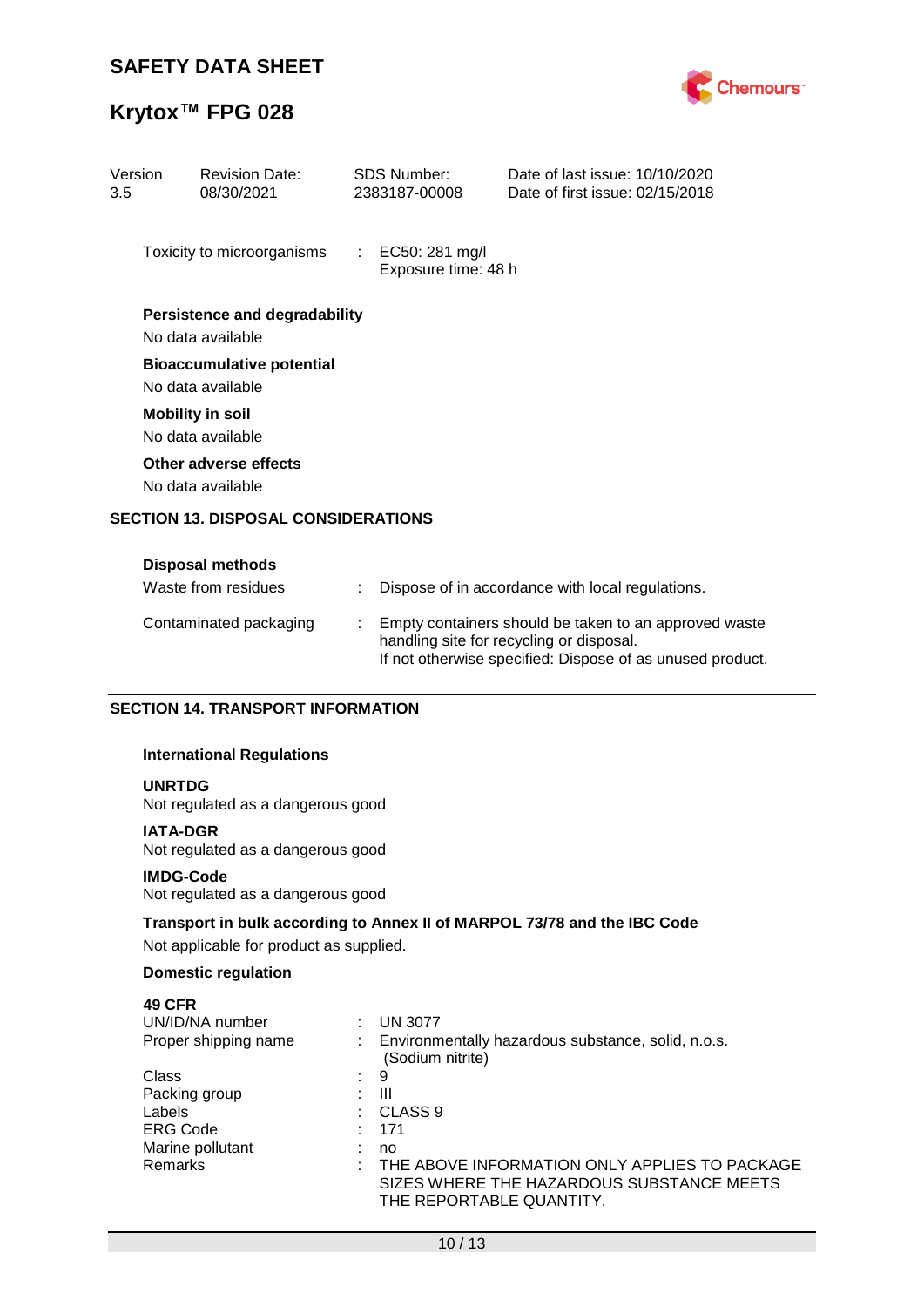

| Version | <b>Revision Date:</b> | SDS Number:   | Date of last issue: 10/10/2020  |
|---------|-----------------------|---------------|---------------------------------|
| 3.5     | 08/30/2021            | 2383187-00008 | Date of first issue: 02/15/2018 |

## **Special precautions for user**

The transport classification(s) provided herein are for informational purposes only, and solely based upon the properties of the unpackaged material as it is described within this Safety Data Sheet. Transportation classifications may vary by mode of transportation, package sizes, and variations in regional or country regulations.

### **SECTION 15. REGULATORY INFORMATION**

### **CERCLA Reportable Quantity**

| <b>Components</b> | CAS-No.   | Component RQ | Calculated product RQ |
|-------------------|-----------|--------------|-----------------------|
|                   |           | (lbs)        | (lbs)                 |
| Sodium nitrite    | 7632-00-0 | 100          | 20202                 |

#### **SARA 304 Extremely Hazardous Substances Reportable Quantity**

This material does not contain any components with a section 304 EHS RQ.

### **SARA 302 Extremely Hazardous Substances Threshold Planning Quantity**

This material does not contain any components with a section 302 EHS TPQ.

| SARA 311/312 Hazards | : No SARA Hazards                                                                                                                                                                         |
|----------------------|-------------------------------------------------------------------------------------------------------------------------------------------------------------------------------------------|
| <b>SARA 313</b>      | : This material does not contain any chemical components with<br>known CAS numbers that exceed the threshold (De Minimis)<br>reporting levels established by SARA Title III, Section 313. |

#### **US State Regulations**

#### **Pennsylvania Right To Know**

| PFPE fluid     | Trade secret |
|----------------|--------------|
| Fluoropolymer  | Trade secret |
| PFPE fluid     | Trade secret |
| Sodium nitrite | 7632-00-0    |
|                |              |

### **California Prop. 65**

WARNING: This product can expose you to chemicals including Pentadecafluorooctanoic acid, which is/are known to the State of California to cause birth defects or other reproductive harm. For more information go to www.P65Warnings.ca.gov. Note to User: This product is not made with PFOA nor is PFOA intentionally present in the product; however, it is possible that PFOA may be present as an impurity at background (environmental) levels.

#### **Additional regulatory information**

Sodium nitrite 7632-00-0 The United States Environmental Protection Agency (USEPA) has established a Significant New Use Rule (SNUR) for one of the components in this product. See 40 CFR § 721.4740

## **SECTION 16. OTHER INFORMATION**

#### **Further information**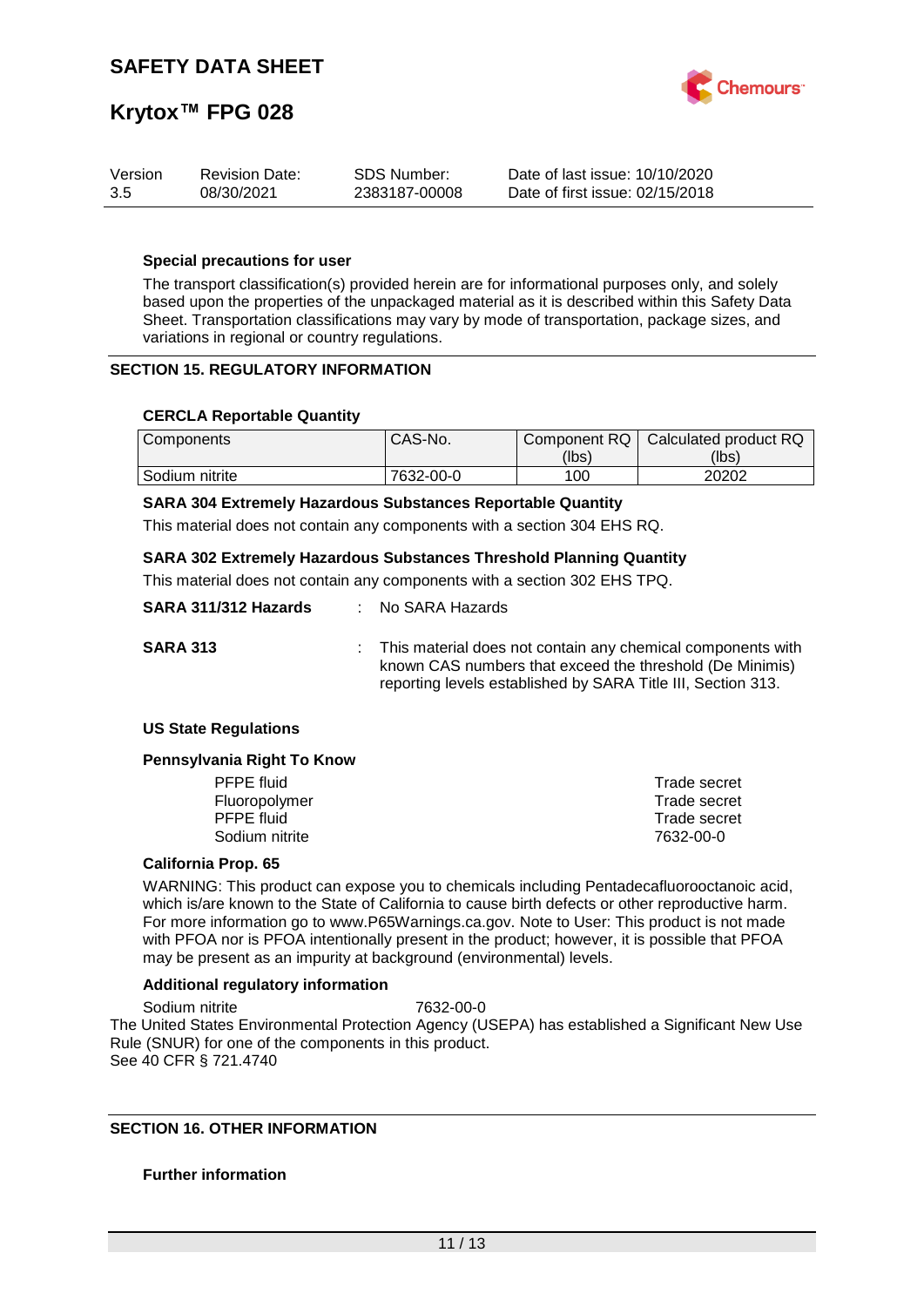



Krytox™ and any associated logos are trademarks or copyrights of The Chemours Company FC, LLC.

Chemours™ and the Chemours Logo are trademarks of The Chemours Company. Before use read Chemours safety information.

For further information contact the local Chemours office or nominated distributors.

#### **Full text of other abbreviations**

| <b>ACGIH</b><br>: USA. ACGIH Threshold Limit Values (TLV)<br>NIOSH REL<br>: USA. NIOSH Recommended Exposure Limits<br>USA. Occupational Exposure Limits (OSHA) - Table Z-1 Lim-<br>OSHA Z-1<br>its for Air Contaminants |  |
|-------------------------------------------------------------------------------------------------------------------------------------------------------------------------------------------------------------------------|--|
| : USA. Occupational Exposure Limits (OSHA) - Table Z-2<br>OSHA Z-2                                                                                                                                                      |  |
| ACGIH / TWA<br>8-hour, time-weighted average                                                                                                                                                                            |  |
| <b>ACGIH / STEL</b><br>: Short-term exposure limit                                                                                                                                                                      |  |
| ACGIH / C<br>Ceiling limit                                                                                                                                                                                              |  |
| NIOSH REL / TWA<br>: Time-weighted average concentration for up to a 10-hour<br>workday during a 40-hour workweek                                                                                                       |  |
| NIOSH REL / ST<br>: STEL - 15-minute TWA exposure that should not be exceeded<br>at any time during a workday                                                                                                           |  |
| NIOSH REL / C<br>: Ceiling value not be exceeded at any time.                                                                                                                                                           |  |
| OSHA Z-1 / TWA<br>8-hour time weighted average                                                                                                                                                                          |  |
| OSHA Z-2 / TWA<br>8-hour time weighted average                                                                                                                                                                          |  |

AIIC - Australian Inventory of Industrial Chemicals; ASTM - American Society for the Testing of Materials; bw - Body weight; CERCLA - Comprehensive Environmental Response, Compensation, and Liability Act; CMR - Carcinogen, Mutagen or Reproductive Toxicant; DIN - Standard of the German Institute for Standardisation; DOT - Department of Transportation; DSL - Domestic Substances List (Canada); ECx - Concentration associated with x% response; EHS - Extremely Hazardous Substance; ELx - Loading rate associated with x% response; EmS - Emergency Schedule; ENCS - Existing and New Chemical Substances (Japan); ErCx - Concentration associated with x% growth rate response; ERG - Emergency Response Guide; GHS - Globally Harmonized System; GLP - Good Laboratory Practice; HMIS - Hazardous Materials Identification System; IARC - International Agency for Research on Cancer; IATA - International Air Transport Association; IBC - International Code for the Construction and Equipment of Ships carrying Dangerous Chemicals